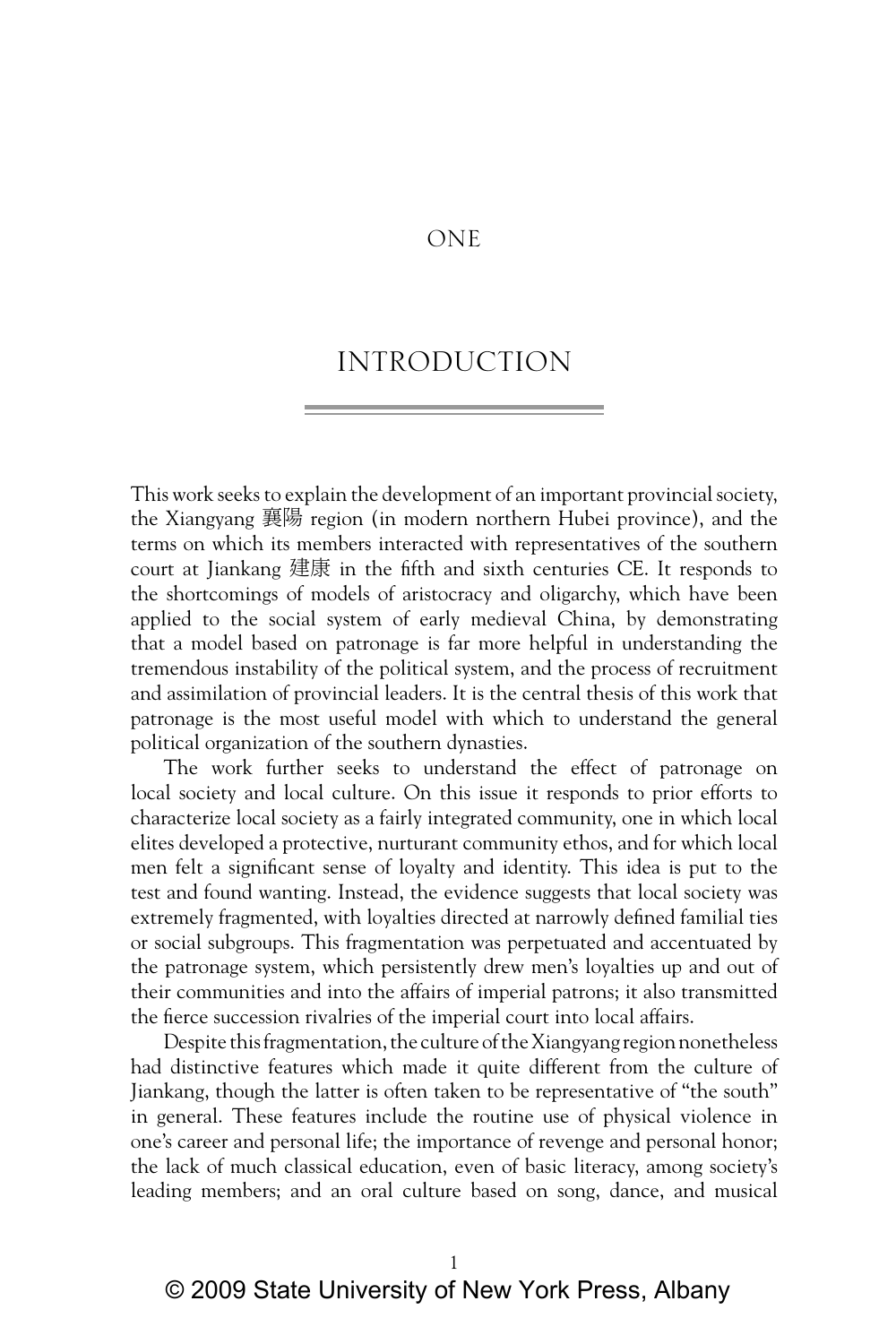accompaniment. This regional culture lacked formal literary expression, and was not a basis for an abstract, impersonal identity or loyalty. Nonetheless, it affected the mutual perception between local men and Jiankang elites, who came from a very different cultural milieu. In depicting a provincial culture of this type, this work challenges prevailing notions of what "southern" culture was, notions that are overwhelmingly based on the writings of men from the Jiankang elite and their cultural satellites.

### ARISTOCRACY AND OLIGARCHY

The society of early medieval China has proven difficult to generalize about.1 The period has been described as "aristocratic," but there has been considerable debate about how to characterize this "aristocracy ," or whether one really existed at all. At one end of the spectrum, scholars have highlighted officeholding and status bestowed by the state as the hallmarks of the ruling class; the term *oligarchy* has also been applied to this formulation, especially for the Tang dynasty elite.<sup>2</sup> Evidence from the eastern Jin (317–420) and southern dynasties (420–589), however, shows that very few families proved able to retain high status and wide-scale political power for more than a few generations; this rapid rate of turnover does not support the idea of a small, self-perpetuating social and political elite that the term *oligarchy* implies.<sup>3</sup> Inheritable titles and officeholding alone were apparently not sufficient to stabilize the social order into hereditary classes to any great degree.

In the case of the southern dynasties, the difficulty with these formulations stems from the fact that the terminology addresses far too narrow a conception of what early medieval "society" was. Scholars have tended to focus exclusively on the cluster of family lines that were based at the southern capital, Jiankang . Men of these families were noted for their official service and their education and scholarship in classics, histories, and Buddhist materials; the most prestigious of them frequently supplied consorts to the imperial household. Most of these family lines initially secured their status immediately following their migration south to support the eastern Jin court at Jiankang following the collapse of the western Jin court at Luoyang in the early fourth century. Some "southern lineages" that were already prominent in the Yangzi delta area were begrudgingly admitted to this circle over the following century. The core of this urban official class was well established prior to 420, though some, notably the Lanling Xiaos 蘭陵蕭, were relative latecomers. Though there was substantial turnover at the highest levels, this core group of families had considerable longevity in official service for well over two centuries.<sup>4</sup>

Under the southern courts, however, the imperial throne and the top ranks of the military were commonly occupied, not by representatives of these "aristocratic" lineages, but by lower-class men from more distant provinces.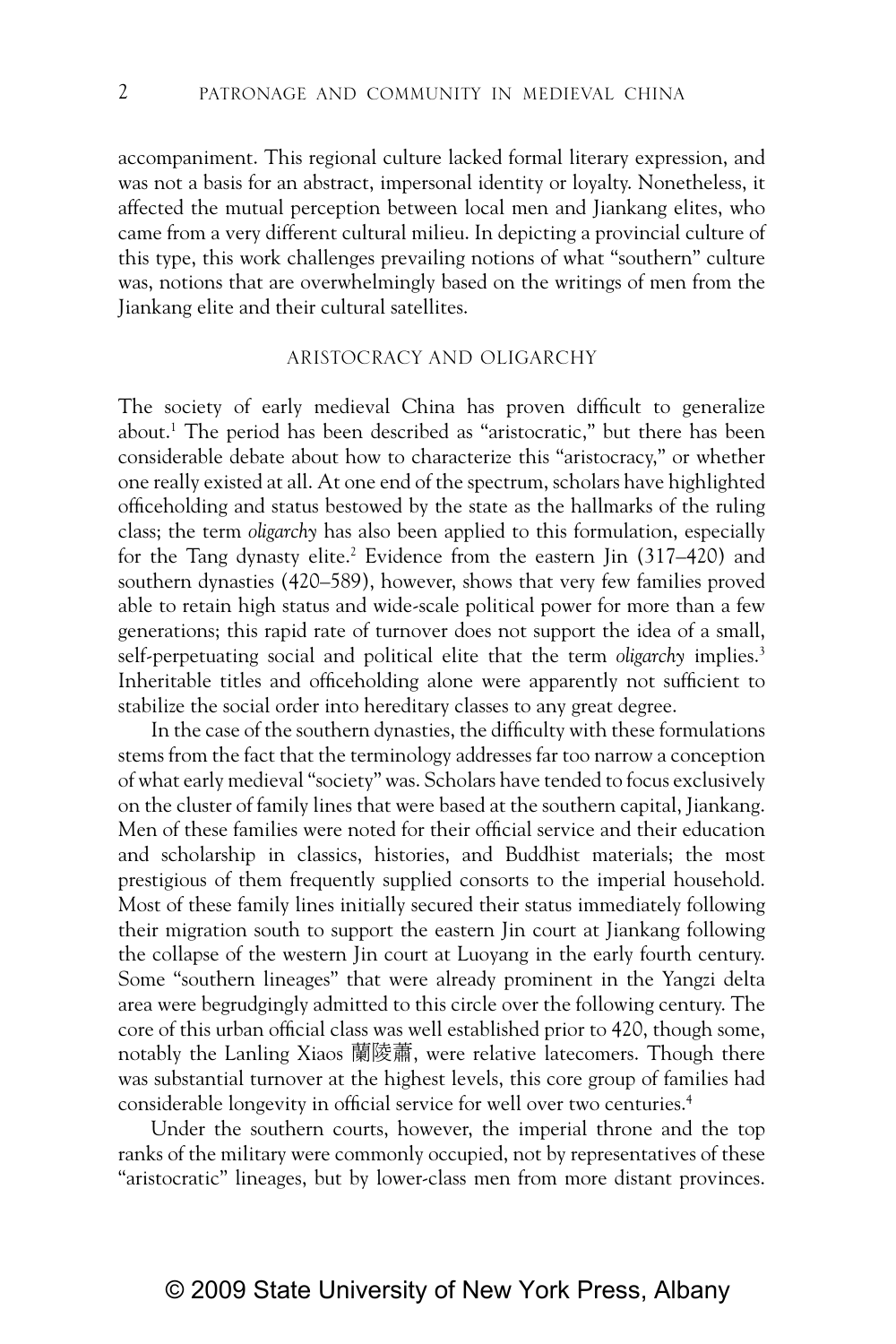Such men were classed as *hanmen* 寒門, literally "cold gates," a term that suggested a household that lived in relative deprivation and poverty, and was used to signify any family that was not of the top rank of the officially privileged, genteel (*shizu*  $\pm$ 族) class. The term was especially appropriate for men from frontier provinces, since the term *han* could also signify the "barbarian" north and the frontier, from whence came the cold winds, both literally and metaphorically. Provincial men were not necessarily poor, however, nor was their social status always low; though they were looked down upon by the capital elite, they eventually came to hold most of the reins of actual power. In fact, men from the aristocratic lineages of the capital have been characterized as little but "props on a stage," who served at the behest of these provincials and lent them some cultural legitimacy.<sup>5</sup> In order to understand the political and social system of the southern dynasties, therefore, we must broaden our concept of the ruling class beyond the confines of the Jiankang elite, and attempt to write history from the perspective of these frontier *hanmen*, their provincial societies, and how they interacted with the court.

Once we adopt this broader concept of the medieval social order, the shortcomings of the more narrowly formulated models of aristocracy and oligarchy become glaringly apparent. Perhaps the most distinctive feature of the provincial *hanmen* is their extraordinarily rapid turnover in the halls of power. Fighting men from the provinces rose quickly to great heights of authority, and often fell from grace even more rapidly. The relatively fixed, stable social order predicted by the model of an aristocracy or oligarchy is clearly not helpful for understanding this process. We must find another model.

### COMMUNITY AND IDENTITY

The concept of local community suggests a much more promising approach to the study of provincial society. The other end of the spectrum of debate about the medieval "aristocracy " adopts this focus, emphasizing the social role of elite families in their local communities. Scholars have characterized these families both economically, as dominating local areas through ownership of extensive manorial estates, and ideologically, as promoting an ideal of close-knit community leadership through ethical modeling and charitable giving, thereby developing a "warm and protective" relationship with the local populace.6 The economic side of the model is widely accepted, though evidence in this study suggests that, at least in the Xiangyang area, local families were not very extended nor necessarily very well entrenched.<sup>7</sup> The ideological side of the model, however, has been criticized for being too accepting of elite propaganda, and underemphasizing the likelihood of class struggle within such communities.<sup>8</sup>

A more serious problem with the ideological side of the model is that the evidence from early medieval texts does not support it very well. Though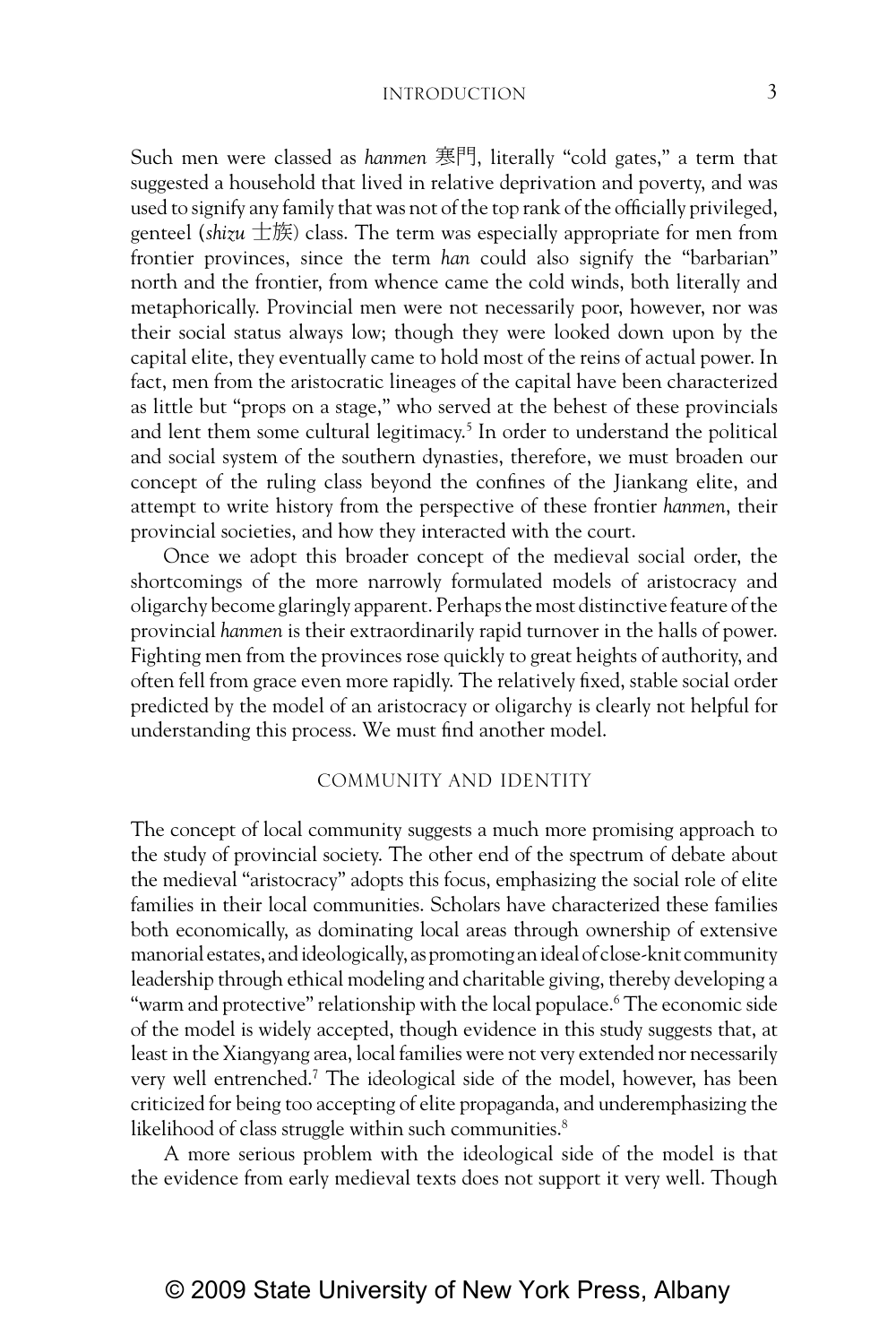selected passages in medieval texts do portray local elites as engaging in local charitable and leadership activities, the broader corpus of local writing in this period does not emphasize this role.9 The development of local history, for example, shows that local elites portrayed themselves, not as local leaders and patrons, but as detached from any concrete leadership role in local society. Medieval biographies of "retired gentlemen" who were resident in their communities (rather than at court) celebrate their disengagement from virtually all social or political concerns and their avoidance of local commoners. These accounts acknowledge only limited local ties to close family members; the most important, most deeply felt relationships are identified as being with equally erudite and disengaged men from far distant regions.<sup>10</sup> This evidence suggests that local elites did not seek to build their reputations through celebrating their fulfillment of civic leadership obligations, whatever their local activities may have been in practice.

An alternative approach to the ideology of local community is available from studies of modern nationalism and identity. These emphasize community as something that is "created" or "imagined" by human will in order to influence political behavior. This "imagining" draws on a variety of differences between one local society and another—in language, dress, physical appearance, residence, employment habits, cultural activities, shared history, etc.—which are accentuated by local elites in order to develop a stronger sense of cultural and political identity among their potential followers.<sup>11</sup> Cultural differences that had existed as a relatively nonpoliticized "soft" boundary of sentiment or habit can thereby evolve into a "hard" boundary, a commitment that commands loyal action and even sacrifice.<sup>12</sup> Such communities are by definition exclusive: their members are more likely to associate and ally with other members of their community, and reject, or at least subordinate, relationships with people from outside the community. The clear delineation of outsiders, and restrictions on accepting them as "members," is a central element in what constitutes a "hard" community identity. Texts that advocate and celebrate the values of such a community are likely to describe the corresponding restriction of political choices for community members as morally proper and "loyal."

Scholars have adapted these ideas to characterize the premodern development of Chinese cultural and national identity as a whole. Chinese culture has been characterized a type of universal "religious community," comparable to (for example) Islam; the development of a more restrictive Chinese national identity is then portrayed as developing out of this universal identity in response to external pressure, first from nomadic peoples beginning in the Song period (960–1279), then from Euro-American powers in the nineteenth and twentieth centuries.13 Studies of the early medieval period have traced this "imagining" of a distinctive Chinese cultural identity back to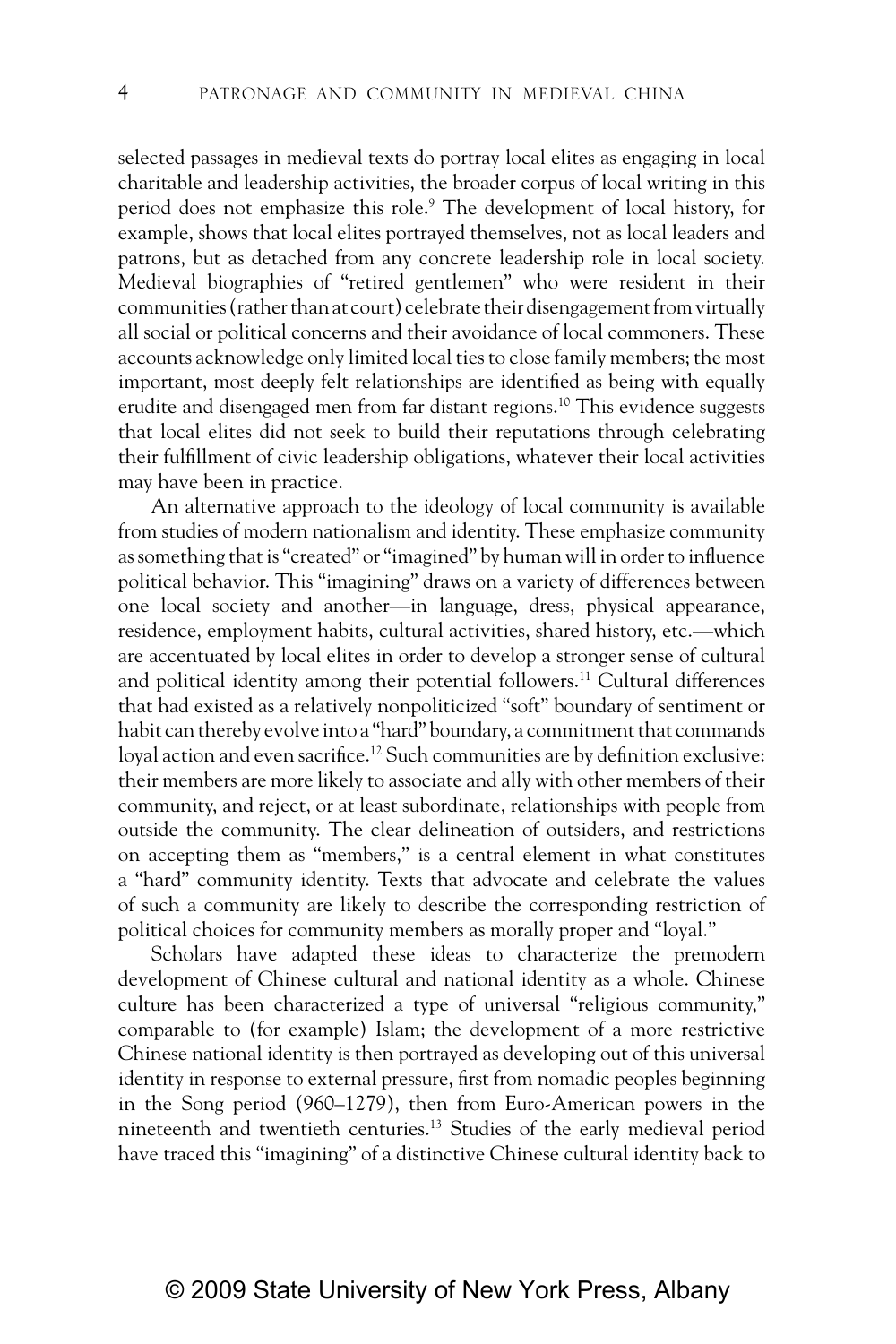the legacy of the Han empire, a legacy whose shadow fell heavily on the many lesser regimes that followed and sought to emulate it.<sup>14</sup>

Such universalist approaches to Chinese identity are of limited use for understanding *local* community, however, since they do not consider the ways in which the Han legacy became fragmented, and accommodated the development of important sub-identities. With the demise of the Han court and its domination of literary production, men from different geographical regions were more free to select from the Han corpus those elements that most emphasized and flattered their own homelands, and in this way could cast themselves as a unique "subset" of the classical whole. These locally particularistic interpretations of the Han tradition had the potential to be conceptualized as distinct cultures in and of themselves, and to serve as an important source of identity and affiliation for local elites, especially if promoted by institutions with substantial resources, such as regional kingdoms or local administrative units. Development along these lines is clearly visible, first as a result of the division during the Three Kingdoms period (220–280), and even more in the centuries-long division between northern and southern regimes (317–589).15 Applied in this way, the "imagined community" model offers a promising approach to conceptualizing the ideological side of provincial community and identity in the early medieval period.

Compared to some other regions (notably Wu and Shu), the evidence from the Xiangyang region suggests that it was not a center for this sort of ideological production. Local writing from the Xiangyang region up through the late fourth century tended to subordinate local cultural identity to the larger Han universalist tradition, by anchoring local lore in classical references and antiquarian nostalgia; it also expressed a desire to see state representatives and other educated outsiders patronize the area and bring about a revival of the civilized traditions they had once maintained.16 These materials promoted a soft, inclusive model of cultural identity that idealized the cultural production of the universal Han empire, reflecting the passive, disengaged, culturalist orientation of the late Han elite more generally.17 By the end of the turbulent fourth century the members of this local "late Han elite" had all either died, sunk into obscurity, or emigrated to more congenial social and cultural centers such as Jiankang or Jiangling 江陵, the Jiankang court's primary administrative outpost in the middle Yangzi region. The legacy of their local writing remained as an antiquarian corpus to be clipped, edited, and rearranged at the behest of imperial agents and other outsiders with universalizing intentions.

The demise of Xiangyang's late Han elite opened the way in the fifth and sixth centuries for the development of a different sort of local society, which is the focus of this study. Centered on the military garrison that developed at Xiangyang, it became a critical source of military clients for powerful men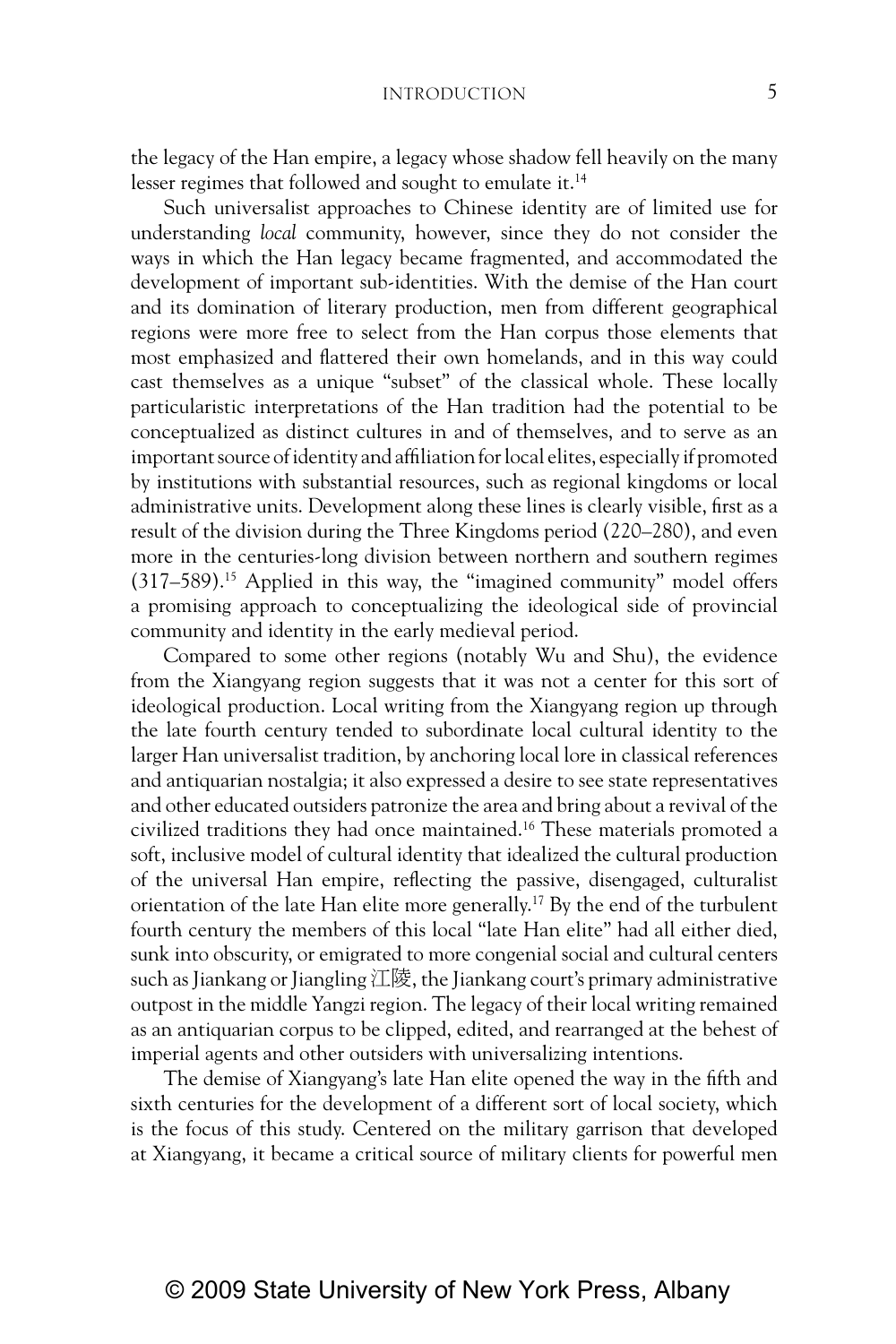from Jiankang and elsewhere. The population was extremely diverse, including many different immigrant settler groups, as well as locally born families engaged in military service or trade. The most challenging aspect of this society is that its members were largely illiterate; thus, despite its apparently vigorous oral and performative traditions, it did not develop any literary expression of an "imagined" shared history or culture.

For the modern-day researcher, the lack of literary production by local men means that their society can only be understood through the written observations of interested, but often unsympathetic outsiders. These sources are nonetheless quite valuable, and include accounts of the careers of local men; accounts of imperial princes or other officials who served as commanders of the garrison, or in their entourages; records of local oral song culture; records of local legends and stories; records of regional seasonal festivals; and archaeological evidence from local tombs. The evidence suggests that, by the mid-fifth century, the Xiangyang area had developed a distinctive cultural environment, characterized by violence, revenge, and a vibrant oral song culture. Sources from the sixth century reinforce this picture and add further evidence of the narrowness of familial ties, the importance of elite-sponsored public spectacles, and the relative indifference to Buddhism (at least in its scholarly, court-sponsored form). This distinctive local cultural mix existed in a state of significant tension with the quite different culture of Jiankang, a tension that is attested to both in imperial memorials and in local accounts of supernatural phenomena that outwit and drive away the evil agents of the southern regime.

The existence of this distinctive local culture does not mean that local men identified with this culture or with their birthplace in a way that determined their political actions, however; the evidence instead suggests that the "soft" boundaries remained soft. A certain amount of social cohesion, even exclusivity, does seem to have persisted among significant subgroups, especially clusters of immigrant settlers, and within quite narrowly conceptualized family circles. The very narrowness of these loyalties, however, exemplifies the lack of a wider conception of community identity. Evidence for broader local political cohesion peaks during the regime of Liu Jun 劉駿 (Song Emperor Xiaowu 宋孝武帝, r. 453–465). Subsequent to that time, though there is evidence that local men were occasionally resistant to political and cultural pressures emanating from the imperial court, the overwhelming majority of evidence shows that local men lacked a sense of abstract identity with "Xiangyang" that was anywhere near strong enough to determine their political behavior, their choices of allegiance, or their loyalty . They routinely served on opposing sides of wider civil conflicts, and showed no coordinated effort to work on behalf of local interests within the larger context of the southern regimes. Their "imaginations" were engaged elsewhere, on more proximate ties and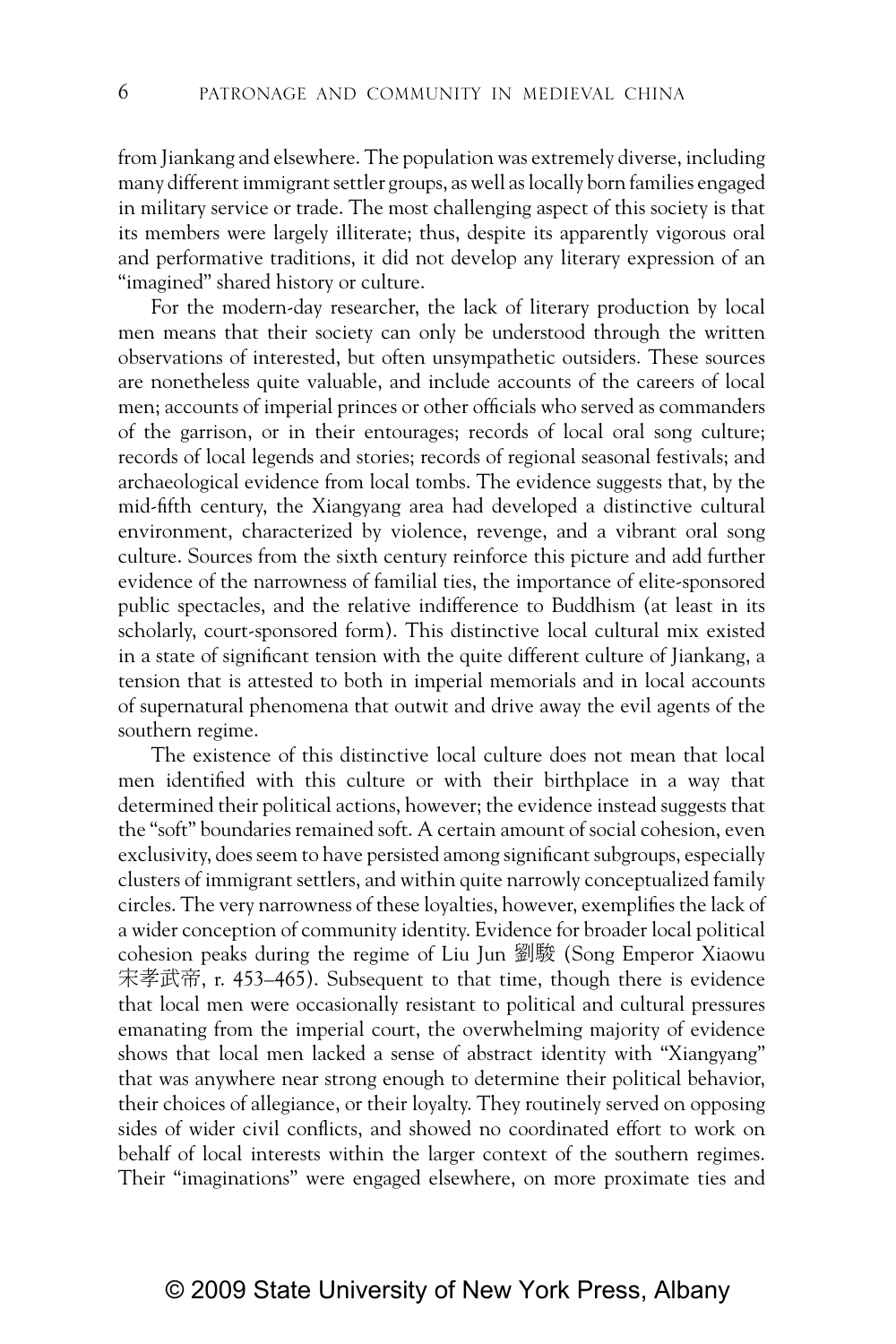narrower estimations of personal advantage. Thus, the model of the "imagined community," though suggestive for many other developments in medieval China, does not get us very far in this case.

## PATRONAGE AS A SYSTEM

An approach that holds more promise for understanding the development of the political structure of provincial society at Xiangyang proves to be the idea of patronage, not just as a particular, personal relationship, but as a system of social relations. The operation of patron-client ties has already proven to be an especially fruitful approach to understanding the official culture of the eastern Han empire (25–220 CE).18 Work on the southern dynasties has further demonstrated the importance of personal patronage ties in the relations between military garrison commanders and their men, and in the resultant rise of the provincial commoner class that largely displaced the aristocratic capital lineages in positions of substantive power.<sup>19</sup>

This body of research can be broadened to develop a model for the entire social system of the southern dynasties, one that offers tremendous insights into the nature of provincial society and its relations with the imperial court. Though patronage is commonly conceived of merely as a dyadic relationship between two individuals that is subordinate to, even parasitic on, a more formal social system, it can also be seen as the primary form of social relationship, one that structures the entire social order and its allocation of resources (especially official positions). This model predicts a society in which personal relationships are paramount; in which vertical ties routinely undercut and disrupt the development of stronger horizontal or "community" ties; in which issues of personal loyalty and trust are a matter of great concern, both in individual career choices and in the written literature; and in which society overall can be characterized as pluralistic, fluid, competitive, and inherently unstable.<sup>20</sup>

As a dyadic relationship, patronage is defined as a one-to-one bond between two individuals characterized by the following four elements:

- 1. personal, face-to-face contact;
- 2. *inequality*: the patron is of higher status, with more access to resources, than the client;
- 3. *reciprocity*: something is exchanged, i.e., loyal support for a job or a fief:
- 4. *voluntarism*: client and patron choose one another and are able to change allegiance.

Relationships of this sort are universal throughout human societies, but there is substantial variation in the extent to which they are routine and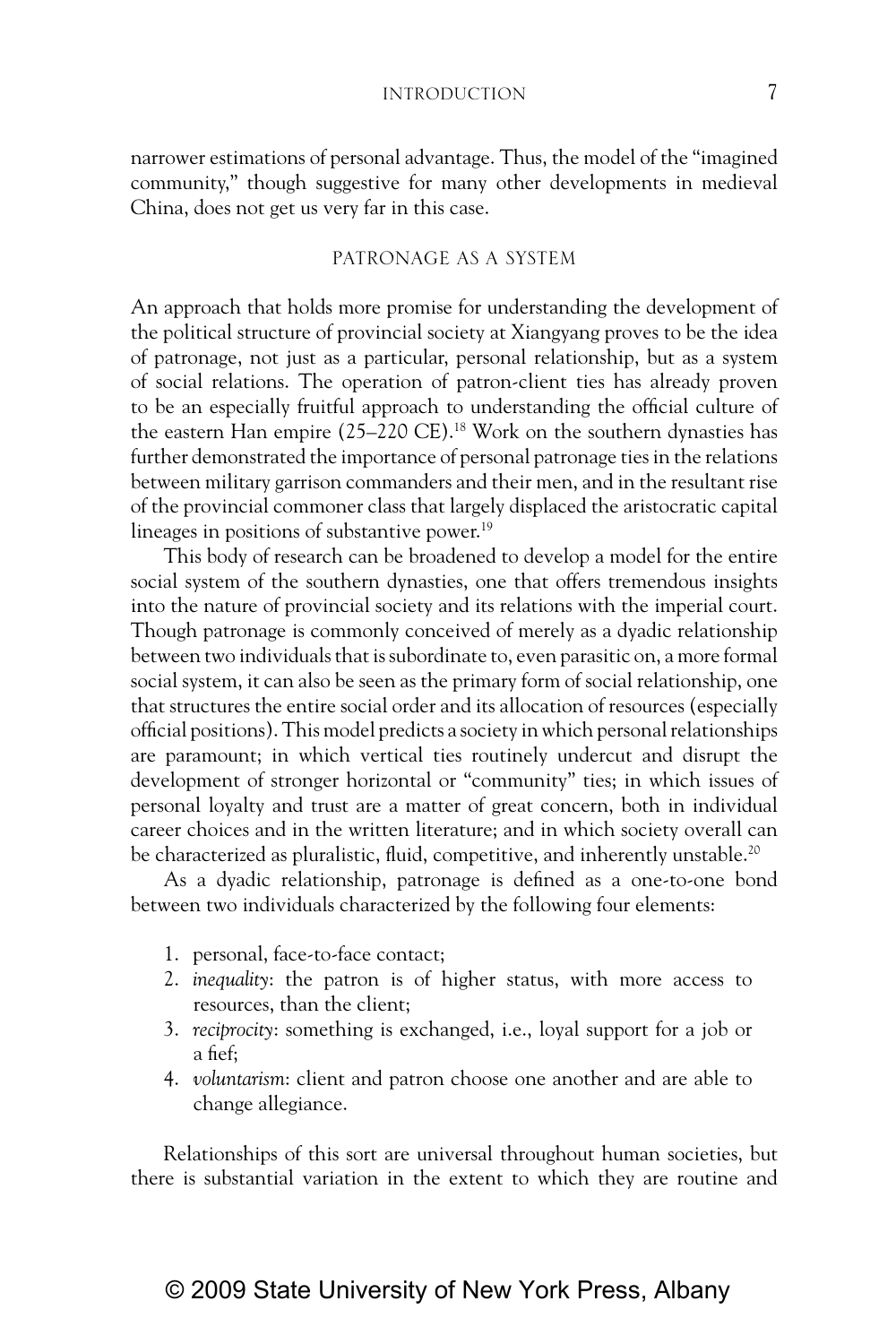sanctioned as a means of exchanging resources.<sup>21</sup> For example, in societies with highly developed aristocratic or bureaucratic systems of status, patronage relations often have a subordinate and illegitimate role, and are denigrated as "corruption." Yet patronage relations can sometimes (as in ancient Rome) play a very legitimate role as a means of resource and power distribution within a more formal institutional matrix.<sup>22</sup> In these cases there is typically a well-developed (though not always explicitly stated) code of behavior for patrons and clients, including the responsibilities clients have to their patrons, the means by which they may shift from one patron to another, and whether they may have multiple patrons at once. Loyalty is a central issue, for while it is always in the patron's interest to restrict client choice by demanding a high degree of loyalty, it is often in the client's interest to retain freedom of choice in order to improve their bargaining position and thereby demand more from their patrons. Since patrons are ordinarily the more powerful and better educated members of society, they are the ones most likely to delineate ideals of loyalty, reflecting their own interests in criticizing breaches of loyalty and advocating the restriction of client choice to a single patron.<sup>23</sup>

As noted previously, scholarship on early medieval China strongly supports the idea that patron-client relations were important in determining political behavior, even though they were not always viewed favorably by political commentators. The terms used to describe clientelage relations are fairly continuous from the late Han all the way into the southern dynasties: they include terms such as guests (*ke* 客or *binke* 賓客), followers (*zuoyou* 左 右), former offi cials (*guli* 古吏), students (*mensheng* 門生, usually reserved for educated clients), or simply "old contacts" (*jiu* 舊).24 Such relationships were widely understood, but also considered somewhat less than ideal and often marginalized; thus, traditional Chinese historical writing does not necessarily use these terms regularly or consistently. Instead, personal ties of gratitude (*en*  恩) seem to have been implicit in almost any situation where a man accepted a job, a favor, or otherwise developed any type of unequal and reciprocal personal relationship with another. 25

Because personal clientelage ties are by their very nature not systematically delineated in written materials, the most important tool for determining their role is prosopography, the mapping of networks of personal relationships.<sup>26</sup> In this research I have tracked evidence of marital ties, friendships and private associations, and especially career ties, about which there is the most surviving information. I have also looked for contexts in which such relationships could have formed, which has led me to institutional history, not just for what it tells us about formal social structure, but for what it tells us about informal ties, about which people were most likely to be thrown together and have opportunities to develop personal patronage relationships. I have paid particular attention to how men made choices of whom to serve and when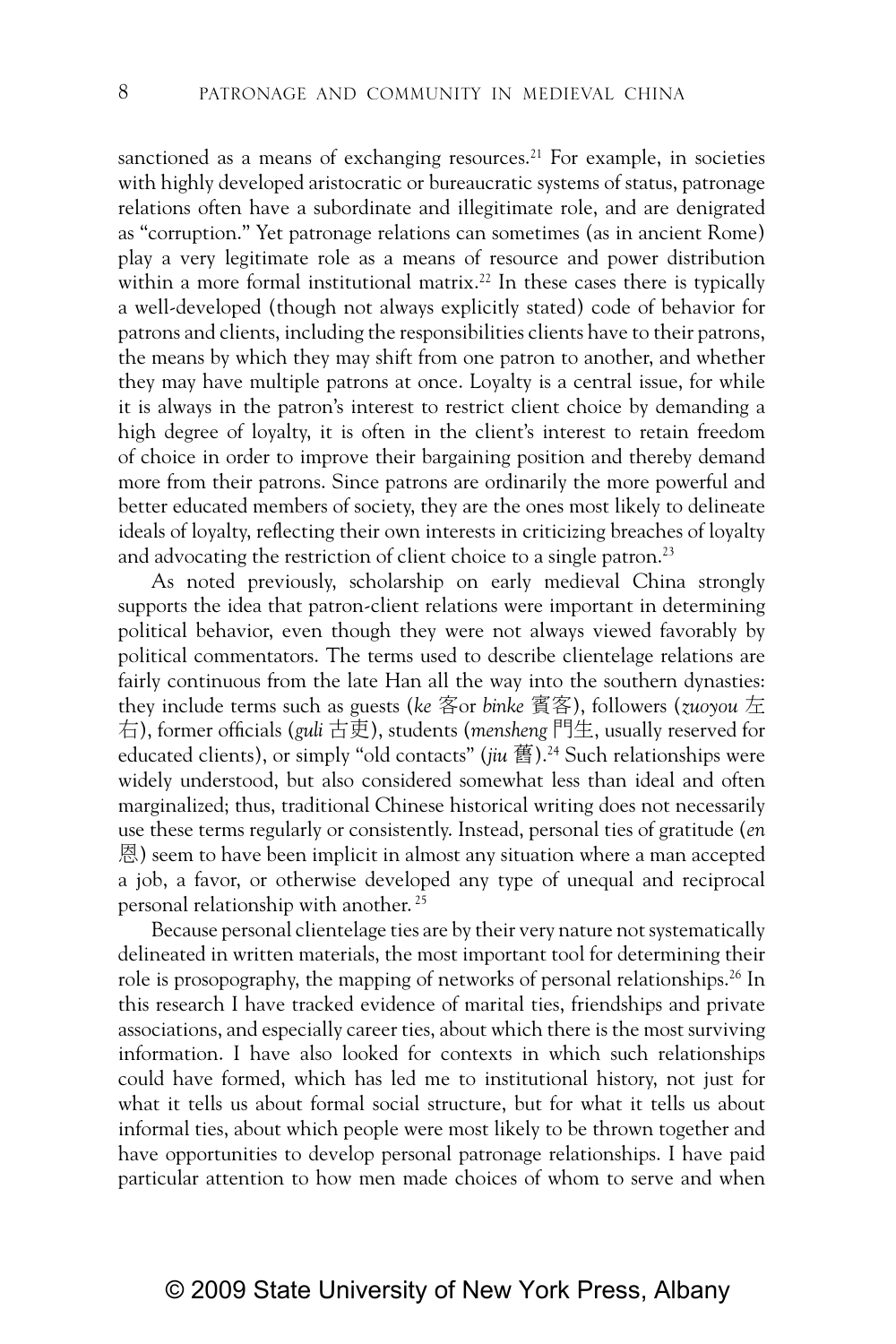to shift allegiance; I am less concerned with how loyalty was promoted as an abstract ideal, typically by patrons, than with how loyalty was observed in actual practice by men who were clients. In particular, I have sought to identify the extent to which loyalty to an ascribed or adopted identity—to family, local community, religion, or other ideology—may have guided men's choices, potentially limiting their choice of patrons, or at least gaining them censure when they chose "inappropriately."

Conceptualizing patronage not merely as a single relationship, but as the primary system of political relationships and resource allocation, allows us to further identify two broader characteristics of society. One of these is the prevalence of voluntary relationships over ascribed ties in determining political behavior, which inhibits the development of stable, regenerating, or inherited structures of power.<sup>27</sup> Such instability is the most prominent feature of the political system of the southern dynasties, one which the models of aristocracy and oligarchy cannot account for; by comparison, the patronage model predicts it. The evidence of Xiangyang men's particular experience confirms the model in much greater detail, for their career paths were highly personal and unstable. Ascriptive ties, especially to family, appear to have been much less significant than has been presumed based on studies of northern families, or the southern elite at Jiankang. Though ties to close male kin, primarily sons, brothers, nephews, sometimes first cousins, and occasional affinal kin, were clearly significant, there is little evidence of affiliation with more distant agnatic kin, or of the keeping of genealogical records tracking ancestors back for generations. In one particularly clear case, a Xiangyang man was introduced to a man of the same choronym and surname in the north and asked if they were related. The northerner was proud of his own illustrious surname, which he could trace back a dozen generations, but the Xiangyang man had no idea of his distant ancestors, and had to learn them from the genealogies his northern relatives had scrupulously maintained. In other words, the circle of ascriptive family ties he grew up with was relatively narrow; voluntary personal associations had been of far more significance to his career.<sup>28</sup>

The other important characteristic of a patronage system is the prevalence of vertical ties of solidarity over horizontal ones such as social class, status, ethnicity, or local or ideological identities. Horizontal ties would not be wholly absent, but they would be inhibited by the open competition for resources from patrons outside the community, and the resultant destabilizing effects of these vertical ties on community solidarity.29 In other words, the potential for developing exclusive, politicized ties to an "imagined" community identity would be ceaselessly undercut by men's perennial quest for patrons from outside the community. Again, the evidence from Xiangyang supports the patronage model, for ties of place were exceptionally tenuous. The strongest "local" tie

## © 2009 State University of New York Press, Albany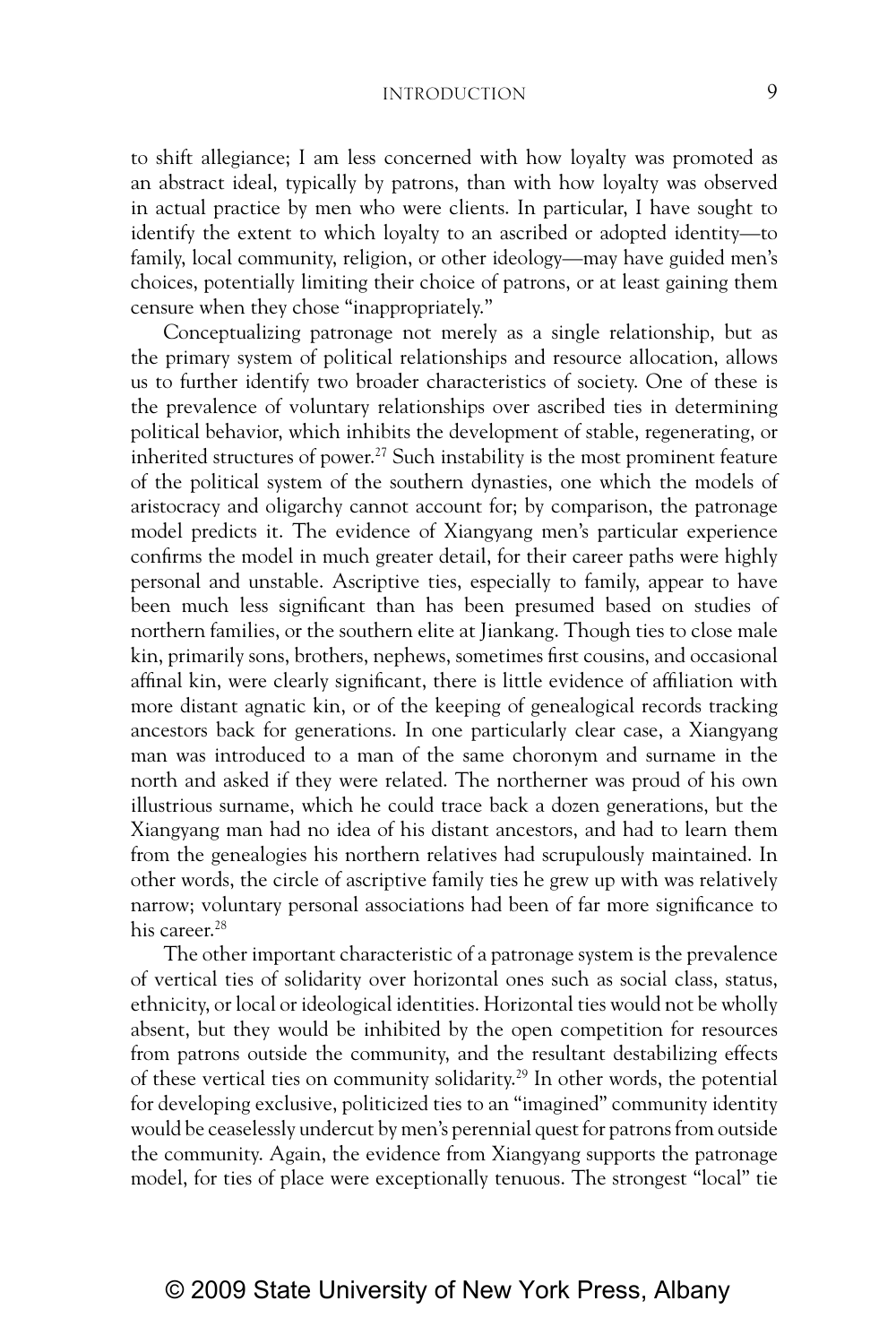appears to have come through military service in the local garrison, but the evidence suggests that this was less an abstract ideological tie than a concrete personal one; men who fought side by side on military campaigns developed substantial personal bonds, which were then called upon for political purposes. Men's loyalties in any case were not primarily to their local associates and peers, but to their patrons, often imperial princes or other imperially appointed commanders of the garrison, who had the potential to deliver substantial wealth and prestigious appointments. In numerous examples of civil conflict, men served their patrons fiercely, fighting other men from their own locality to the death in order to maintain their clientelage bond.

Far from being an "imagined community " with a sense of shared identity and solidarity, Xiangyang society would be better described as highly fragmentary, as I emphasize particularly in chapter 3. Men's identity appears to have been very narrowly circumscribed to close relatives and personal associates; wider solidarities, to some "imagined" local community or cultural tradition, or to a dynasty or an ideal of universal cultural values, were largely absent. This is hardly surprising, given that most men from Xiangyang were illiterate; the "empire of the text" that existed in the Han classics, commentaries, and histories was largely beyond them, as was the option of fixing and propagating more proximate abstract identities through local history writing.<sup>30</sup> Indeed, as I argue in chapter 4, even local icons of bygone days were probably unknown to them; lacking strong extended family traditions, and without the ability to read local histories, or even local commemorative markers, they would have been of little significance. Such unconcern with "local" tradition may have been even more pronounced among immigrant settlers, who would have brought memories and traditions from diverse, even alien cultures, which they may have chosen to protect and preserve by avoiding more proximate associations.

In this highly fragmentary social world, personal clientelage ties to powerful patrons were the only means by which larger alliances could be forged. Powerful local men had personal clients and military retainers (*buqu* 部曲) of their own; they in turn developed allegiances to imperial princes and other outside agents who recruited them as personal clients.<sup>31</sup> This process joined men from different subgroups of local society, as well as men from other regions, into ad hoc personal coalitions of civilian staff and fighting men that survived as long as their patron did, and dispersed just as rapidly when he met his downfall. Beginning with Liu Jun (Song Emperor Xiaowu), men who sought to take the throne at Jiankang frequently relied on clients from the Xiangyang region; they were especially prominent in the regime of Xiao Yan 蕭衍 (Liang Emperor Wu 梁武帝, r. 502–549), but also in the regimes of Xiao Daocheng 蕭道成 (Qi Emperor Gao 齊高帝, r. 479–482) and Xiao Cha 蕭察 (later Liang Emperor Xuan 後梁宣帝, r. 555–562) and his heirs.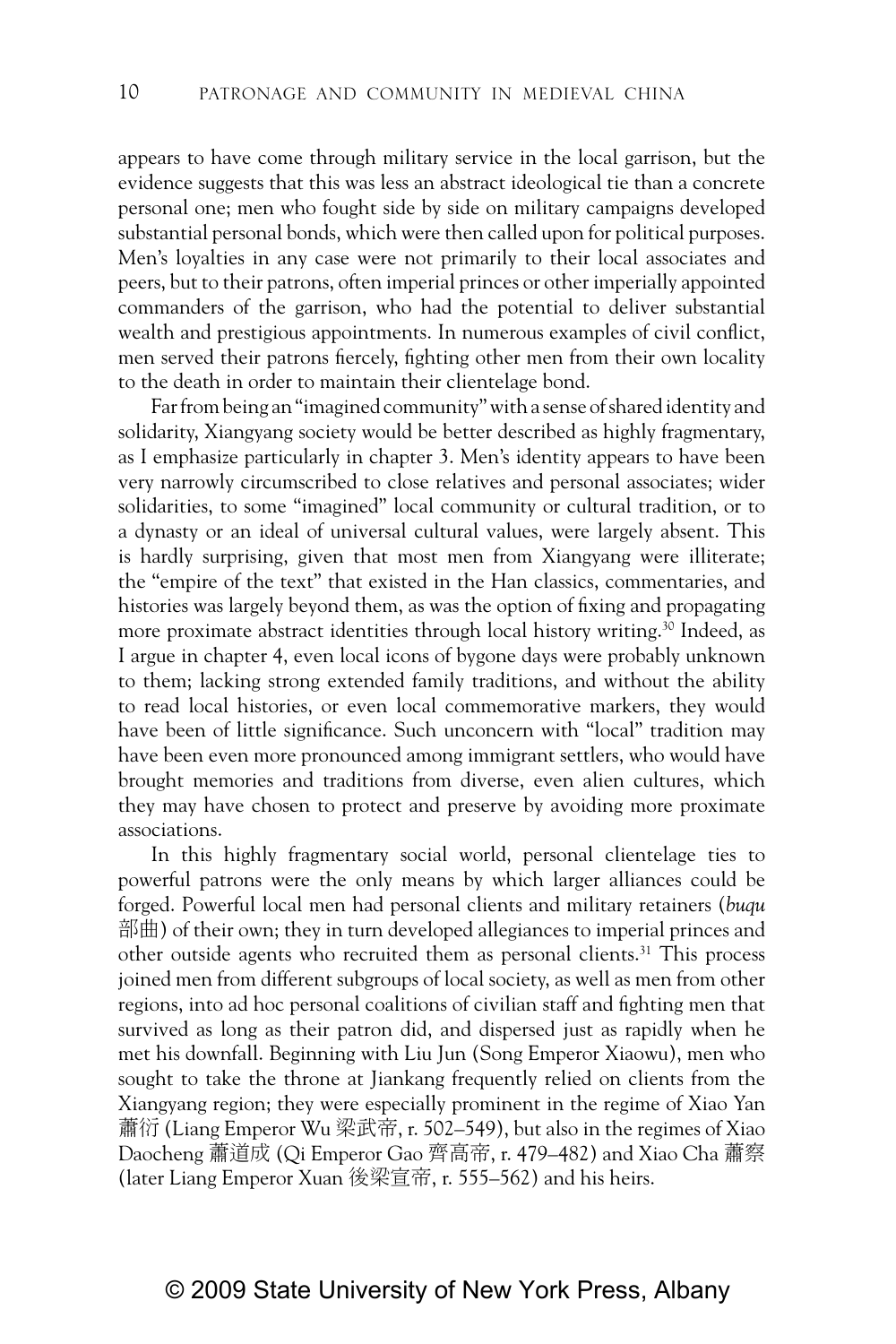## REGIMES, REGIME CHANGE, AND OTHER NOMENCLATURE

The patronage model allows us to reconceptualize how we write about the political system of the imperial court itself. We must begin with the fact that virtually every substantive emperor of the southern dynasties took the throne through a violent coup, and each emperor's eventual demise was promptly followed by a civil war. In order to win the civil war, each would-be successor had to have developed a personal network of battle-worthy clients, usually provincial *hanmen*, that were loyal to their individual patron. The clientelage network built up prior to and during the civil war was then swept into power when its central patron assumed the throne; its members survived and prospered, however, only so long as their patron/emperor did, unless they were able to develop personal ties to a new patron who could emerge victorious from the *next* civil war. In other words, each "emperor" essentially ruled a military dictatorship whose members lacked a stable means to perpetuate themselves in power into the next generation.

Chinese historical convention emphasizes the continuity of "dynastic" bloodline; thus, the period from 420 to 589 is identified with the four "dynasties" of Song, Qi, Liang, and Chen 宋齊梁陳. In practice, however, the inheritance of the throne was only marginally through bloodline, and rarely through a formal, designated inheritance procedure. The fact that only one designated heir, Xiao Daocheng's son Xiao Ze 蕭賾 (Qi Emperor Wu 齊武帝), actually survived to establish a stable regime in the years stretching from 420 to 550 (after which Xiangyang was no longer a part of this system) shows that, far from a guarantee of succession, designation as the imperial heir was virtually a guarantee of execution. Conceiving of this system as "dynastic" merely reiterates the fiction perpetuated by imperial history offices, obscuring more than it reveals. Rather than a "dynasty," these ad hoc assemblages of personal military clients would be better described as "regimes," a term that emphasizes the personal and shifting nature of imperial rule during this period.

The personal nature of these patronage networks also demands a more consistent terminology for referring to individuals. In classical texts, and in most modern history, men who took the imperial throne are referred to by their dynastic names; thus, Xiao Yan is much more widely known as Liang Emperor Wu, even though for the first thirty-seven years of his life he had no such title, nor was he expected to. It makes no sense to refer to Xiao Yan as "Liang Emperor Wu" at any point prior to his ascent to the throne; yet it also does not work well to suddenly start calling him by a different name once he became emperor, for it creates a disjunction in our perception of the individual and his clique, when in practice Xiao Yan retained a similar network of personal associates even after he attained the throne (as evidence of his Xiangyang clients demonstrates). The same problem of shifting nomenclature exists for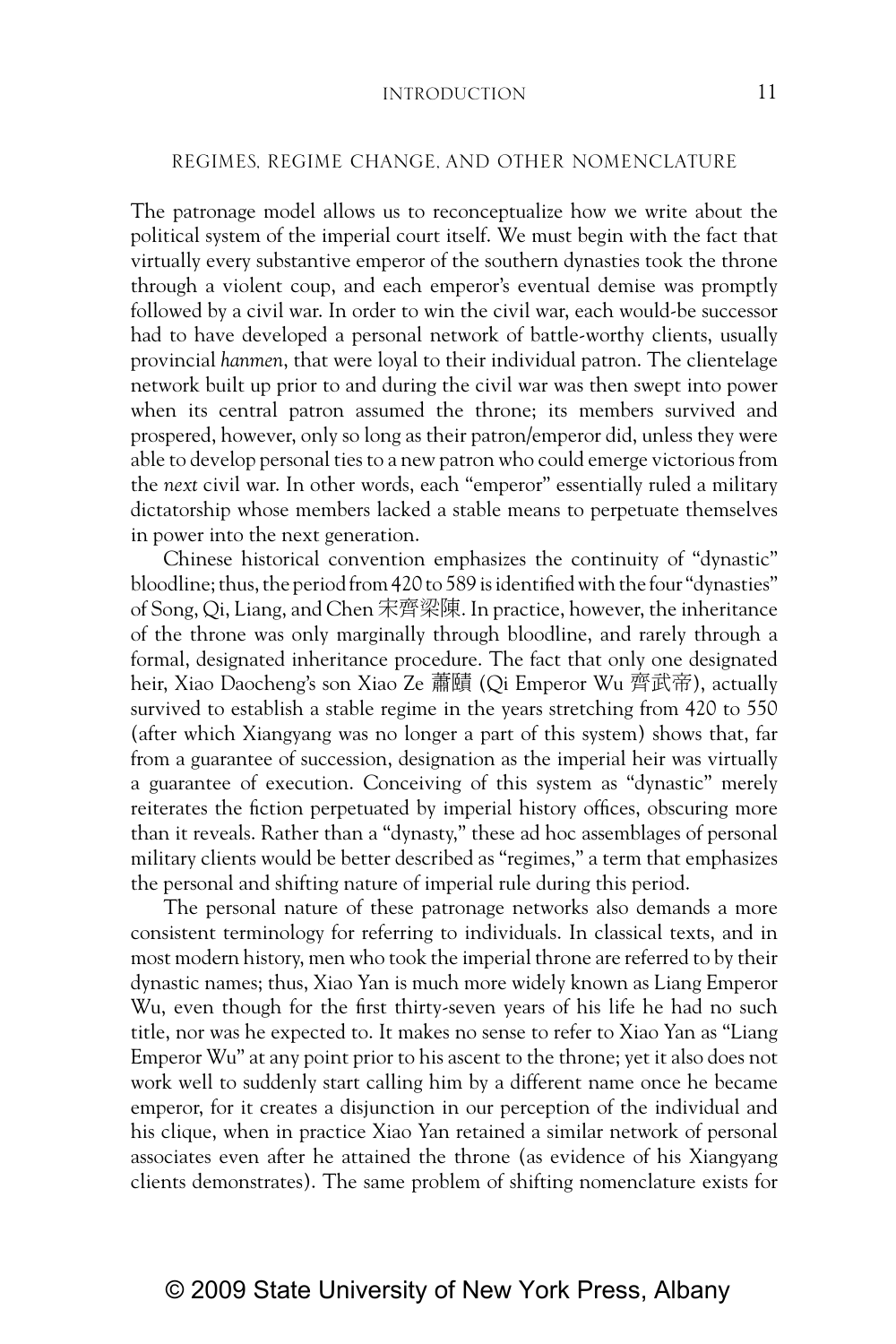imperial princes, who are commonly referred to by their oft-changing fief names (i.e., Xiao Yi 蕭繹 is known as the Prince of Xiangdong 湘東王, as well as Liang Emperor Yuan 梁元帝); for other high officials, who are often referred to by their family name and the title of their highest office (often a posthumous one that they never held while alive); and for the common use of style names, ordinarily adopted at maturity. I have tried to eliminate this multiplicity of nomenclature by using a man's family and given name throughout, regardless of what offices and titles he attained, up to and including the imperial throne; thus, I call Xiao Yan by that name throughout his career, even while he is emperor. The only partial exception to this is my use of the title "Prince" instead of the surname when referring to members of the imperial lineage, so as to signal their familial relationship to the emperor; thus, I refer to the aforementioned Xiao Yi as "Prince Yi."

Most of my other choices of nomenclature are conventional. I use pinyin transliteration throughout (and modify quoted materials accordingly) and translate Chinese official titles following Hucker's *Dictionary* unless otherwise noted. My one other unconventional usage is for dates. Chinese texts demarcate the years by the name of a dynasty and a reign title, followed by the lunar month and sometimes the day, which is indicated by a sexagenary cycle of specialized terms. In most cases I omit the specific day, and I translate the year into the Gregorian calendar year. The Chinese year has twelve or thirteen lunar months (an extracalary month is added occasionally to keep the system aligned with the solar cycle), but they do not correspond to modern months: the first lunar month, for example, may begin anywhere from late January to late February. I find translating this as "Month One" or "first lunar month" to be both cumbersome and unilluminating. Instead, I follow a common Chinese conception of the system by taking the lunar months as a reference to the seasons: the first three months correspond roughly to spring, the next three months to summer, and so forth. Thus, I translate the first three lunar months as "early spring," "mid-spring," and "late spring." This system offers better narrative flow and effectively communicates the time of the year, without sacrificing precision from the original Chinese.

### AN INTRODUCTION TO THE XIANGYANG REGION

The Xiangyang region was chosen as a case study for several complementary reasons. First, its situation on the frontier with northern regimes meant that it was perennially under military threat, and also inhabited by a large number of immigrants; as a result, issues of identity and loyalty are especially significant. Second, Xiangyang as a region played kingmaker several times during the southern dynasties, most importantly in the coup that put Xiao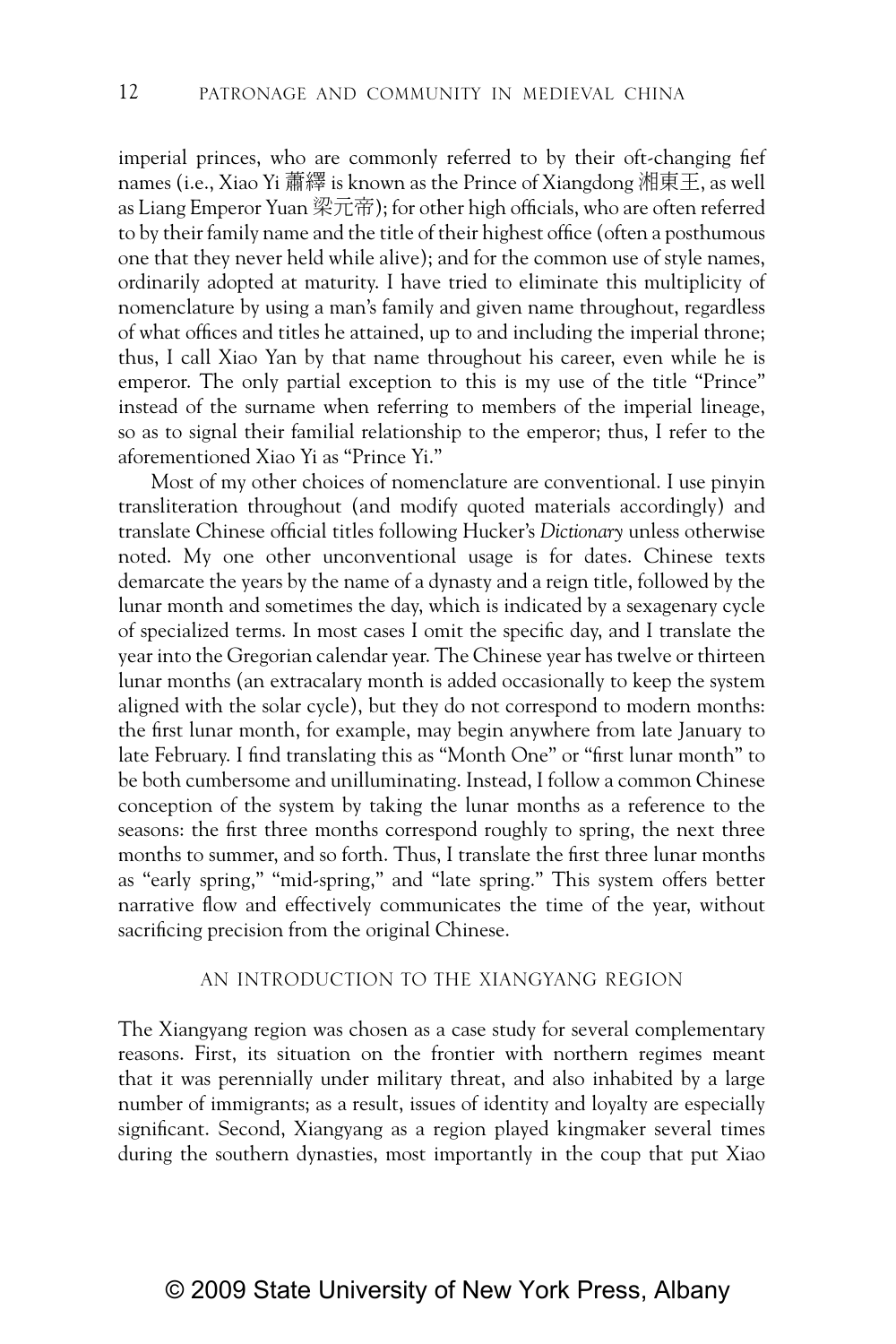Yan on the throne as Emperor Wu of the Liang dynasty. Since Xiao Yan was the longest-reigning, and in many ways the archetypal, southern monarch, understanding his relationship with this provincial area is a critical issue. Third, Xiangyang was pivotal in the eventual collapse of the Jiankang regime, since its surrender to the Chang'an regime in 550 set off the chain of events that caused the loss of the entire central and upper Yangzi region from Jiankang's control. Fourth, there are limited but valuable resources on Xiangyang local culture, including evidence from the "western lyric" tradition (*xi qu* 西曲), anecdotes preserved in local histories and festival calendars, a variety of Buddhist tales, and a few archaeological sites, that can help to flesh out the political history. In order to round out this introduction, therefore, I offer an introduction to the Xiangyang region's geography and history down to the end of the fourth century CE.

The Xiangyang region might be called one the East Asian mainland's "internal frontiers." It is situated on the climatological divide between the wheat and millet-growing north and the rice-growing south, which runs east from the Qinling range through the northern edges of the region and on into the valley of the Huai River. The region is a fairly distinctly demarcated alluvial plain hemmed in on all sides by hills and mountains (see Map 1). Its chief feature is the route of the Han 漢 River (which in this region is also called the Mian  $\overline{\varphi}$ ), which flows out of the long narrow Hanzhong valley (in the southern part of modern-day Shaanxi). The river skirts the plain on its southwest side, then runs due south, making as if to join immediately with the Yangzi near Jiangling, but instead veering east and wandering through several hundred miles of swampland to join the Yangzi at what is now Wuhan, the modern capital of Hubei province.

The high peaks of the Wudang 武當 and Jing 荊 mountains lie immediately to the south and west of the river's course through this central section, and are drained by several fairly short alpine streams. The majority of the region is north of the river, drained primarily by the Tang-Bai 唐白 system, one of the Han's major tributaries.<sup>32</sup> These rivers in turn have their origins almost two hundred kilometers to the north, in the eastern reaches of the Funiu mountains 伏牛山. This low-lying yet pivotal watershed divides off the region from the upper reaches of both the Ying 穎 River, which flows east into the Huai, and the Yi  $\#$  and Luo  $\mathbb A$  rivers, which flow north to join the Yellow River just past Luoyang. The hills permit easy passage between all three drainage basins, confusing some early geographers as to which rivers ran in which direction.<sup>33</sup> Where the Tang-Bai system joins with the Han River there are several outcroppings of low foothills that force the Han to execute an elongated bend that swoops first to the northeast, then loops back to the southwest before turning southeast again. This bend is wide and shallow,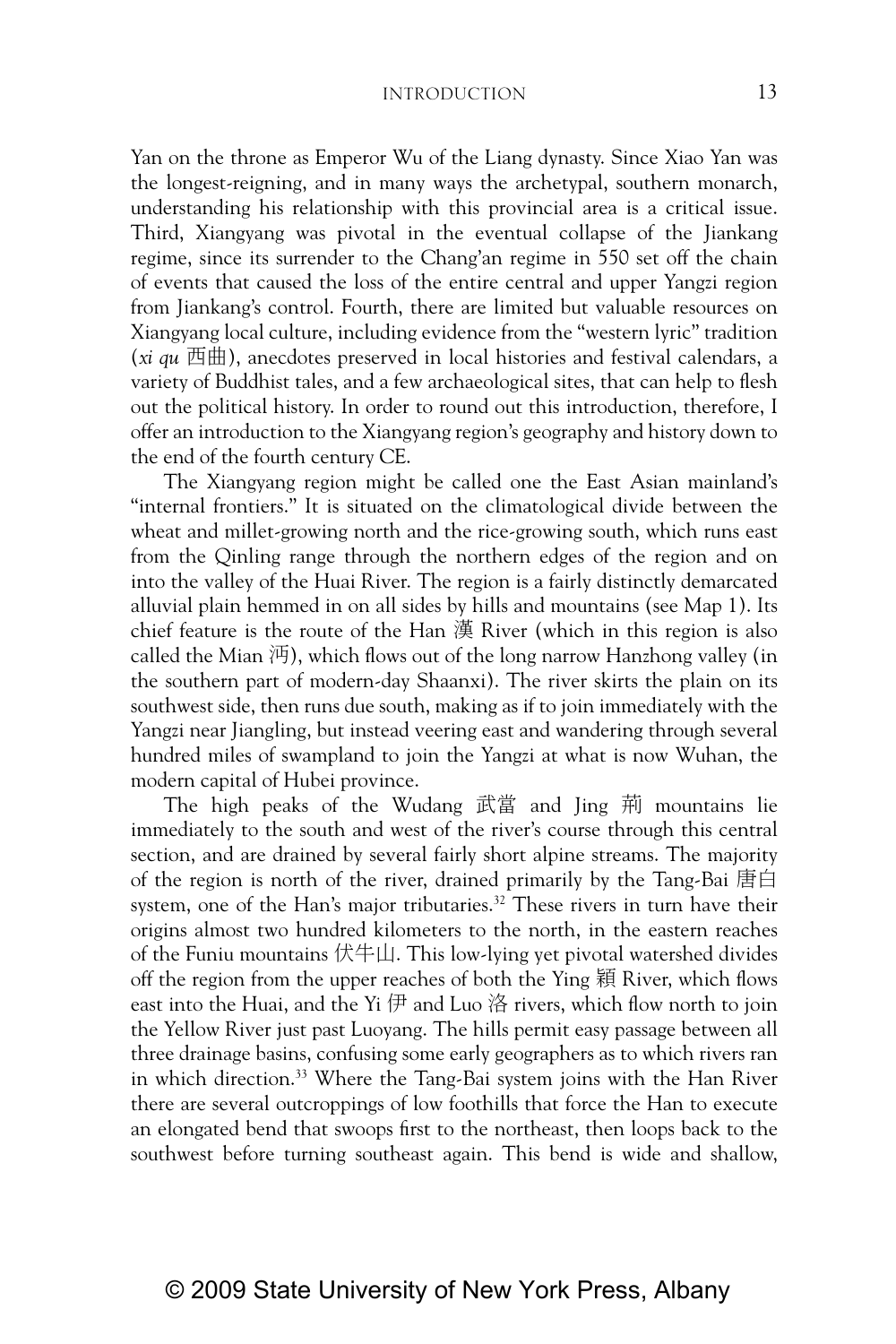dominated by a flat sandy island called Fish Dike Island (*yuliang zhou* 魚梁洲), and offers excellent places for fording the river. This critical juncture point came to be the location of the town of Xiangyang (see inset, Map 1).

In the early Spring and Autumn period (722–481 BCE) the region was dominated by the state of Chu 楚, whose ancient capital Ying 郢, also known as Yan 鄢, was most likely located near Yicheng 宜城, about forty miles south of the Tang-Bai junction.<sup>34</sup> The region's excellent strategic position as a gateway



Map 1. The central Yangzi area (inset: the Xiangyang region)

## © 2009 State University of New York Press, Albany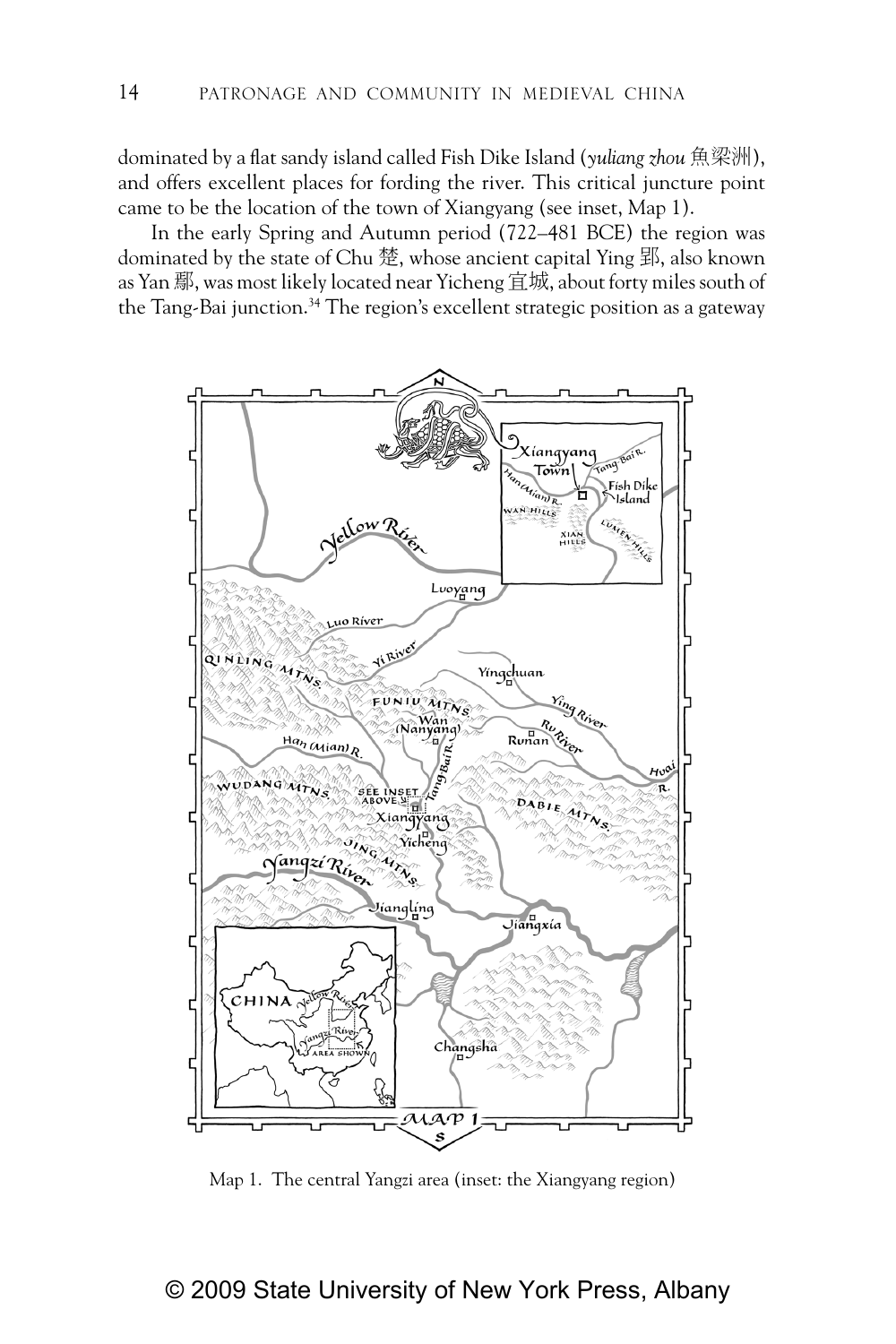to the Yellow and Huai river valleys made it a desirable route of expansion, and it was fully integrated into the Chu administrative system for more than four hundred years until the campaigns by the northwestern state of Qin 秦 in the late Warring States period (403–221 BCE) led to Chu's collapse.<sup>35</sup> Because of this early history, the geographical divide also gained political, cultural, and linguistic significance, and the entire region has traditionally been identified as part of the south.36

With the Qin conquest, the region north of the Han River was organized as Nanyang commandery 南陽郡. Its seat, Wan 宛, about seventy miles up the Bai River from its juncture with the Han, was the commercial hub of the northern part of the plain, and in the Western Han period (202 BCE–9 CE) developed strong links to the prosperous nearby commanderies of Runan 汝 南 and Yingchuan 穎川, in the upper Huai valley, and Henan 河南, on the Yellow River. South of the Han River stretched the huge commandery called Nanjun 南郡, or "southern commandery," which included all of the Jiang-Han plain down to the Yangzi river and beyond, and had its seat at Jiangling, on the Yangzi. By the end of the Western Han, Nanyang had become one of the most populous commanderies in the empire, controlling thirty-six counties with almost two million inhabitants; the town of Wan itself probably boasted a population of well over a hundred thousand, and had become a major commercial and political center.37

In the rebellions to overthrow the rule of Wang Mang in 23–25 CE, leadership in the Nanyang area came from a branch of the Han imperial house based in the southeastern part of the commandery. A member of this branch, Liu Xiu 劉秀, ultimately established himself as Han Emperor Guangwu (漢 光武帝, r. 25–57 CE), thereby restoring the Han imperial house. Many of his closest advisors and supporters hailed from the Nanyang area, and the town of Wan came to be regarded as the "southern capital." With the primary capital relocated from Chang'an to Luoyang, an easy 120 miles north of Wan, the entire region was much closer and better connected to the center of imperial power than ever before.38

Up until this time, the town of Xiangyang itself had been of little account, the northernmost county seat in the sprawling, rather uncivilized "southern commandery." Over the course of the next two hundred years, however, the population of this southern realm grew sharply, and the wealth and patronage that flowed into the Nanyang area seeped across the border to benefit the local elites of Xiangyang, Yicheng, and other towns south of the river. Their assimiliation into the Han imperial system made even faster gains with the decline of the Han imperial court at the end of the second century. A distant member of the imperial clan, Liu Biao 劉表, set up an independent regime based at Xiangyang which claimed authority over all of the central Yangzi area (Jing province 荊州, roughly equal to modern Hubei and Hunan). He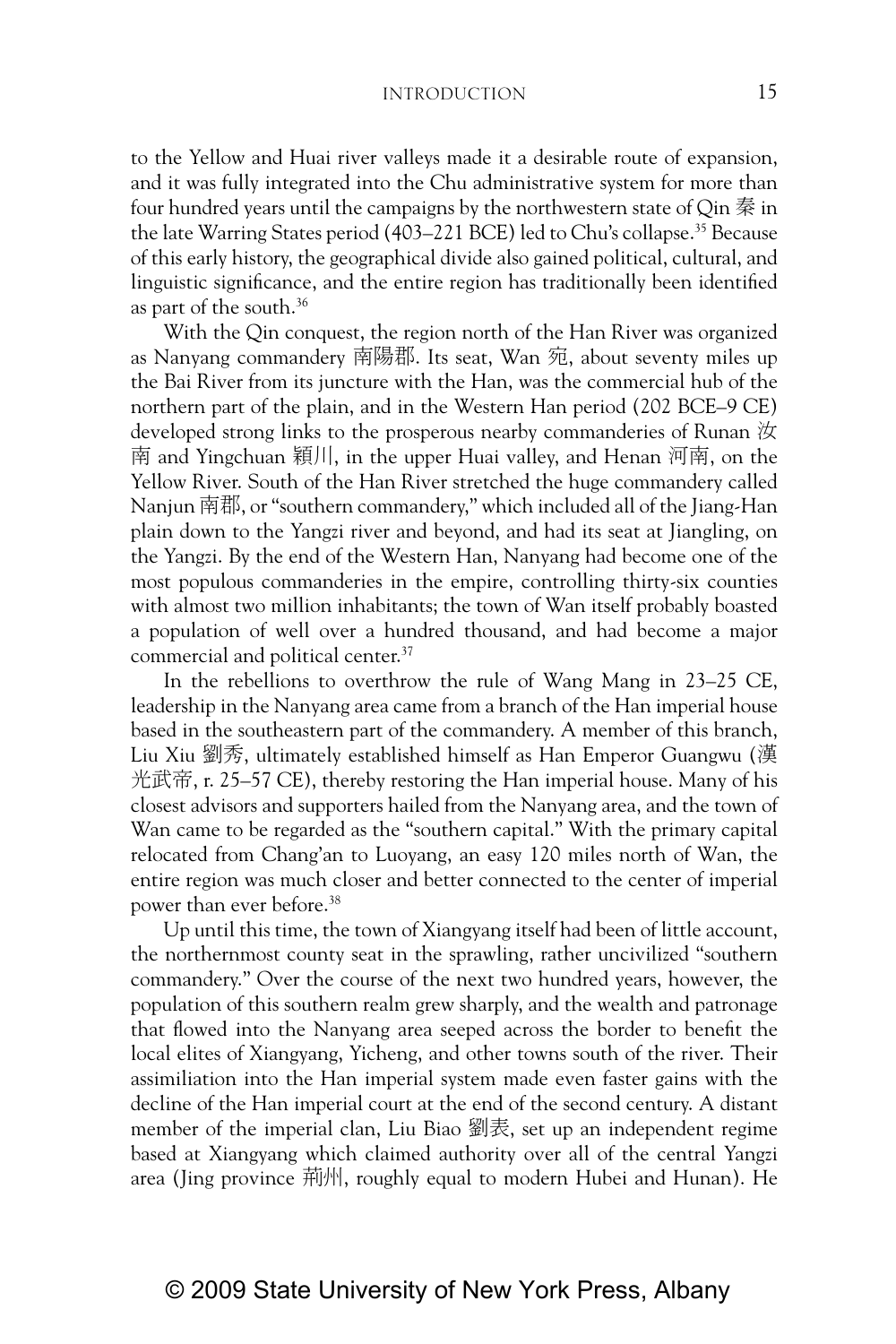patronized hundreds of wealthy and well-educated émigrés from the capital elite to engage in scholarly work and support his bid to once again "re-found" the Liu clan's fortunes. Though this campaign ultimately failed, local men gained contacts with educated and powerful men from all over the empire, and many of them wound up in service to one of the three rival imperial courts that struggled with one another through the subsequent Three Kingdoms period (220–280 CE).39

The rise to importance of the vast Yangzi watershed, and the heightened emphasis on military activity, brought Xiangyang to center stage in this period, for it was a pivotal transition point for the movement of men and goods between north and south. Material shipped by waterway from the south came up the Yangzi and Han rivers and then had to be offloaded at Xiangyang for the overland trek to Luoyang or other points on the Yellow River watershed. Goods moving wholly by land also had to cross the Han River at the fords at Xiangyang. As a result, military forces from the south needed to protect the region in order to have a place to offload men and material and prepare for overland campaigns to the north, or defend against them. Northern regimes needed to control the region to prevent this eventuality, and to have a place to prepare naval expeditions against any southern regime. The Cao 曹 regime (under Cao Cao, 155–220, and his successors, who ruled the Wei 魏 kingdom, 220–265) developed Xiangyang and the Fan fortress 樊城, just across the river on the north side, as their key defensive position in northern Jing province. They fought many battles in the area, first with the fledgling regime of Liu Bei 劉備 (161–223), then with the regime of Sun Quan 孫權 (182–252) and his successors in the Wu 吳 kingdom (229–280) based at Jiankang (then called Jianye 建業). The Sima 司馬 regime (eventual founders of the western Jin 晉 dynasty, 265–316), which succeeded the Cao regime in the north, followed this pattern, using Xiangyang as a primary staging area for their successful conquest of the south in 280 CE.40

The literate elite at Xiangyang enjoyed the patronage and protection afforded by this imperial attention throughout the third century, even as the private military forces they depended on became increasingly prominent, especially in surrounding hinterland areas. The civil wars and general chaos and collapse of the Jin court in the early fourth century led to a swift collapse of the arrangement, however. In the years 310–311, as the Jin capital at Luoyang was being sacked, Xiangyang town itself experienced a violent rebellion of immigrant armed groups, followed by an invasion by the rapacious armies of Shi Le 石勒, a plague epidemic, and a sweeping fire that killed thousands and put an end to several of Xiangyang's most eminent family lines.<sup>41</sup>

Over the next several decades, virtually all of the educated elite in the Xiangyang region either died, fell into obscurity, or moved away to more promising locales. The new "eastern" Jin capital, at Jiankang on the Yangzi